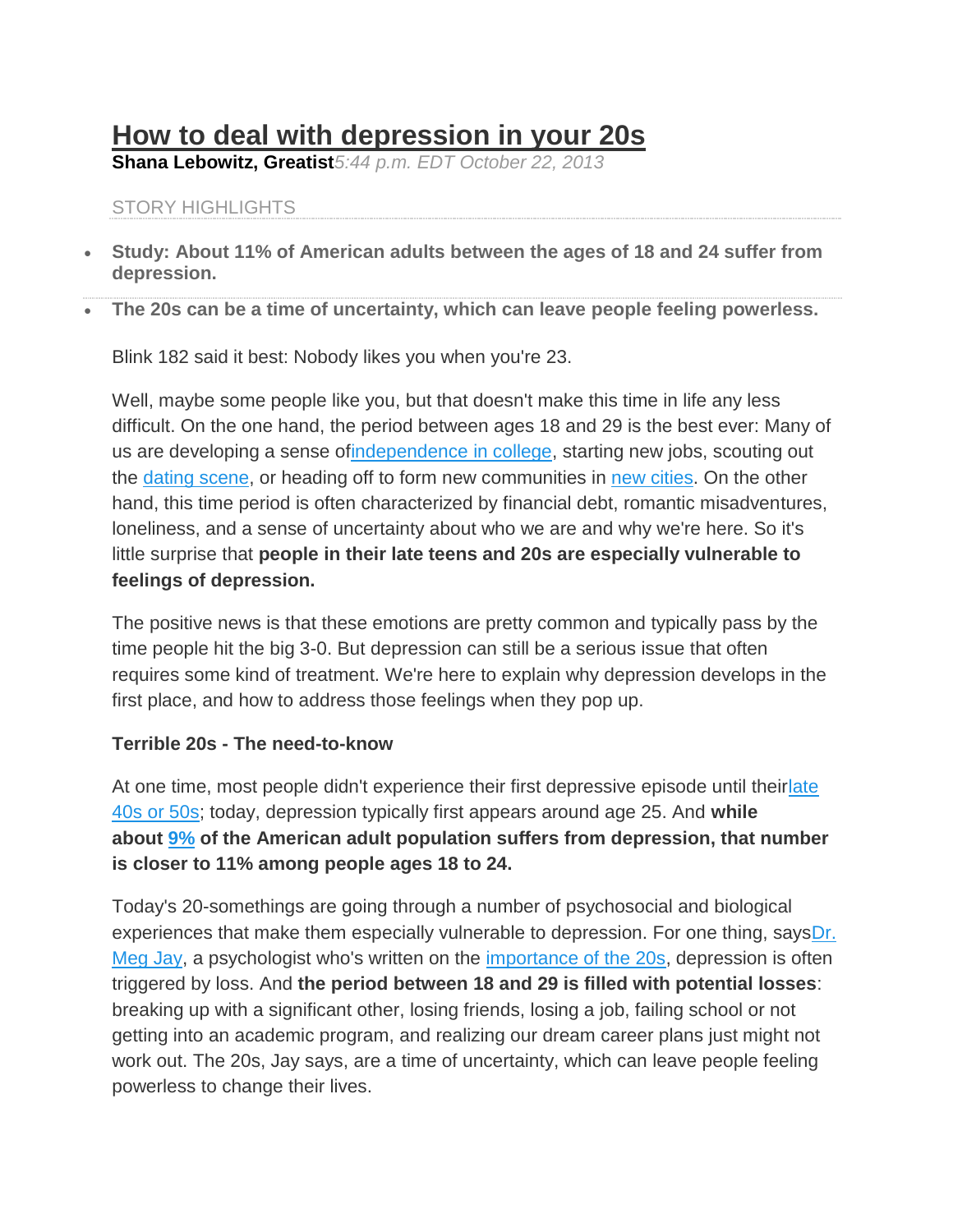[Biological factors](http://faculty.washington.edu/chudler/lobe.html) also come into play. In the last few years, scientists have noted that the frontal lobe (the part of the brain responsible for planning and reasoning) doesn't completely develop until the mid-20s. This means **20-somethings are faced with making some huge decisions (where to live, what career to pursue, whether to propose) when they aren't yet at their full cognitive capacity**, which can cause feelings of angst and anxiety.

In some cases, 20-somethings might not realize certain lifestyle factors may contribute to depressive symptoms. **[Binge drinking](http://www.cdc.gov/mmwr/preview/mmwrhtml/mm6101a4.htm?s_cid=mm6101a4_w) tends to be most common and intense in people ages 18 to 24**, and alcohol use disorders are closely linked to depression.

According to [Dr. Cameron Johnson,](http://lomalindahealth.org/medical-center/our-services/psychiatry/for-health-care-professionals/residency/faculty.page) a psychiatrist at Loma Linda University, the transition from high school to college (and from college to post-grad life) is often marked by changes in sleep schedules, which can also cause some mental health issues.

Whatever the reason for depression during this time period, there are a number of ways to cope. Many involve reaching out to people we trust and making small but meaningful lifestyle changes.

## **Looking up - Your action plan**

According to Jay, there's little evidence those who get depressed in their 20s will struggle with recurring depression, especially if they address it properly when it first appears.

There's a range of practical ways to alleviate feelings of depression. This list certainly doesn't include every way to treat depression, but it does highlight some of the most effective strategies for people of any age.

- **Phone a friend or family member.** When it comes to dealing with depression at any time of life, mental health experts tend to agree social support is crucial. But reaching out to friends and family is harder than it might seem, since people tend to withdraw into themselves when they're feeling depressed. That's why parents can play a special role, says psychologist and Greatist Expert [Dr. Mark Banschick—](http://greatist.com/p/mark-banschick) in our early 20s, many of us start to see our parents as more loving and supportive than we did in our adolescence. So don't feel like it's baby-ish to pick up the phone and call Mom when you're feeling blue.
- Get a move on. Studies have found that exercise can be [highly protective](http://greatist.com/happiness/can-exercise-help-treat-depression) against depression and anxiety. Johnson says he recommends his patients do 20 minutes of high-intensity [cardio exercise](http://greatist.com/cardio) every morning for a positive energy boost.